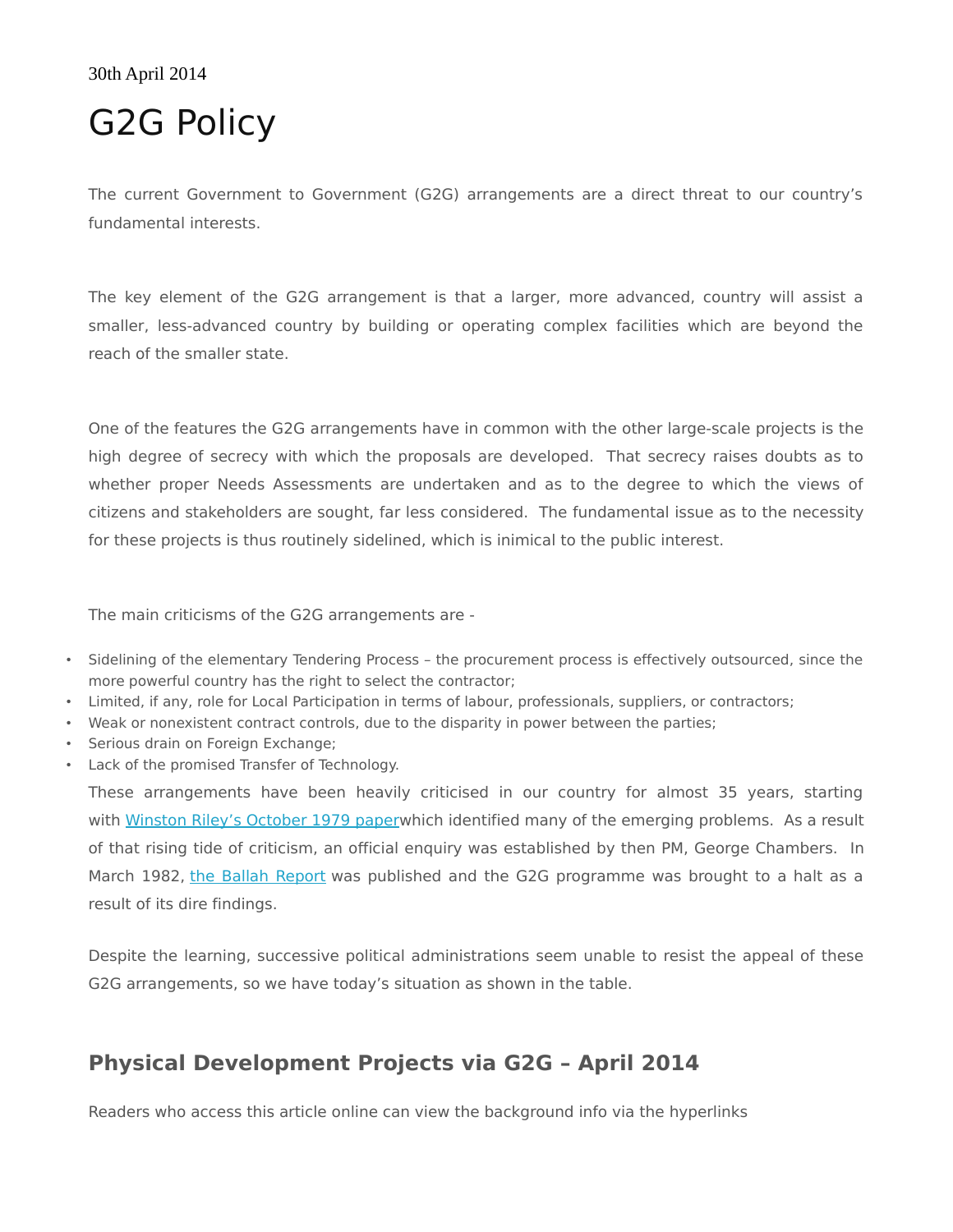| <b>COUNTRY</b> |                 | <b>PROJECT/S</b>                                                                                                                                                    | <b>DATE</b> |          |                         | <b>AMOUNT</b>                                                  |                                                                                                                                                                                                                                                                                                                                  | <b>COMMENTS</b>                                                                                                                                                                                                                                                                                            |                                 |                                                                                                                                                                                                                                               |  |  |
|----------------|-----------------|---------------------------------------------------------------------------------------------------------------------------------------------------------------------|-------------|----------|-------------------------|----------------------------------------------------------------|----------------------------------------------------------------------------------------------------------------------------------------------------------------------------------------------------------------------------------------------------------------------------------------------------------------------------------|------------------------------------------------------------------------------------------------------------------------------------------------------------------------------------------------------------------------------------------------------------------------------------------------------------|---------------------------------|-----------------------------------------------------------------------------------------------------------------------------------------------------------------------------------------------------------------------------------------------|--|--|
| <b>CHINA</b>   | South           | $NAPA - North &$                                                                                                                                                    |             | $2008$ • |                         | TT\$818M as'final<br>cost'<br>TT\$207M for<br>'remedial works' | <b>NAPA</b><br>contractor                                                                                                                                                                                                                                                                                                        | (POS)<br>NAPA (POS).<br>Construction Group.                                                                                                                                                                                                                                                                | completed<br>Design<br>was      | in<br>2009, NAPA (San Fernando)<br>completed in 2012-stated final cost<br>of both projects was \$130M USD<br>(\$818M TTD). A further \$207M was<br>borrowed from EXIM Bank of China<br>in 2011 for 'remedial works' on<br>& Build<br>Shanghai |  |  |
| <b>AUSTRIA</b> | San             | <b>Teaching Hospital</b>                                                                                                                                            | Fernando    | 2011     |                         | TT\$739M                                                       |                                                                                                                                                                                                                                                                                                                                  | Opened in January 2014                                                                                                                                                                                                                                                                                     |                                 |                                                                                                                                                                                                                                               |  |  |
| <b>CANADA</b>  |                 | Penal Hospital                                                                                                                                                      |             | 2012     |                         | Undisclosed                                                    | <b>Involvement</b><br>was<br>concerns                                                                                                                                                                                                                                                                                            | discontinued<br>over<br>business practices.                                                                                                                                                                                                                                                                | with<br>after<br>that           | Canada's<br>nominated designer SNC-Lavalin<br>serious<br>firm's<br>international banning for corrupt                                                                                                                                          |  |  |
| <b>CHINA</b>   |                 | Children's<br>1. Couva<br>Hospital,<br>2. three national<br>sports facilities in<br>Couva,<br>3. three multi-sports<br>facilities in other<br>parts of the country. |             |          | 2012<br>TT\$1.8 Billion |                                                                |                                                                                                                                                                                                                                                                                                                                  | Loan Agreement signed in March<br>2013 with EXIM Bank of China,<br>with Shanghai Construction Group<br>selected as the contractor for all the<br>projects. These projects include the<br>swimming & cycling complex at<br>Balmain and the sporting complex at<br>Tacarigua<br>Savannah in Orange<br>Grove. |                                 |                                                                                                                                                                                                                                               |  |  |
| <b>CHINA</b>   | Lake Asphalt    |                                                                                                                                                                     |             | 2013     | Undisclosed             |                                                                | MoU, with a<br>Confidentiality<br>Agreement, signed on 30 May 2013<br>between Lake Asphalt T&T Ltd and<br>a Chinese contractor. One of the<br>official objectives of the February<br>2014 State visit to China, according<br>to the Office of the PM, was "<br>Removal of asphalt from the Pitch<br>Lake in greater capacities". |                                                                                                                                                                                                                                                                                                            |                                 |                                                                                                                                                                                                                                               |  |  |
| <b>CHINA</b>   | seven<br>parks. | La Brea Port and                                                                                                                                                    | industrial  | 2014     |                         | <b>US\$750M</b><br>(TT\$4.83 Billion)                          |                                                                                                                                                                                                                                                                                                                                  |                                                                                                                                                                                                                                                                                                            | Harbour and China Construction. | <b>Agreement signed in February 2014</b><br>to have these facilities built by China                                                                                                                                                           |  |  |
| The            | total           | of<br>cost                                                                                                                                                          | these       | projects | is                      | just                                                           | under                                                                                                                                                                                                                                                                                                                            | \$8.4                                                                                                                                                                                                                                                                                                      | <b>Billion</b>                  | TTD.                                                                                                                                                                                                                                          |  |  |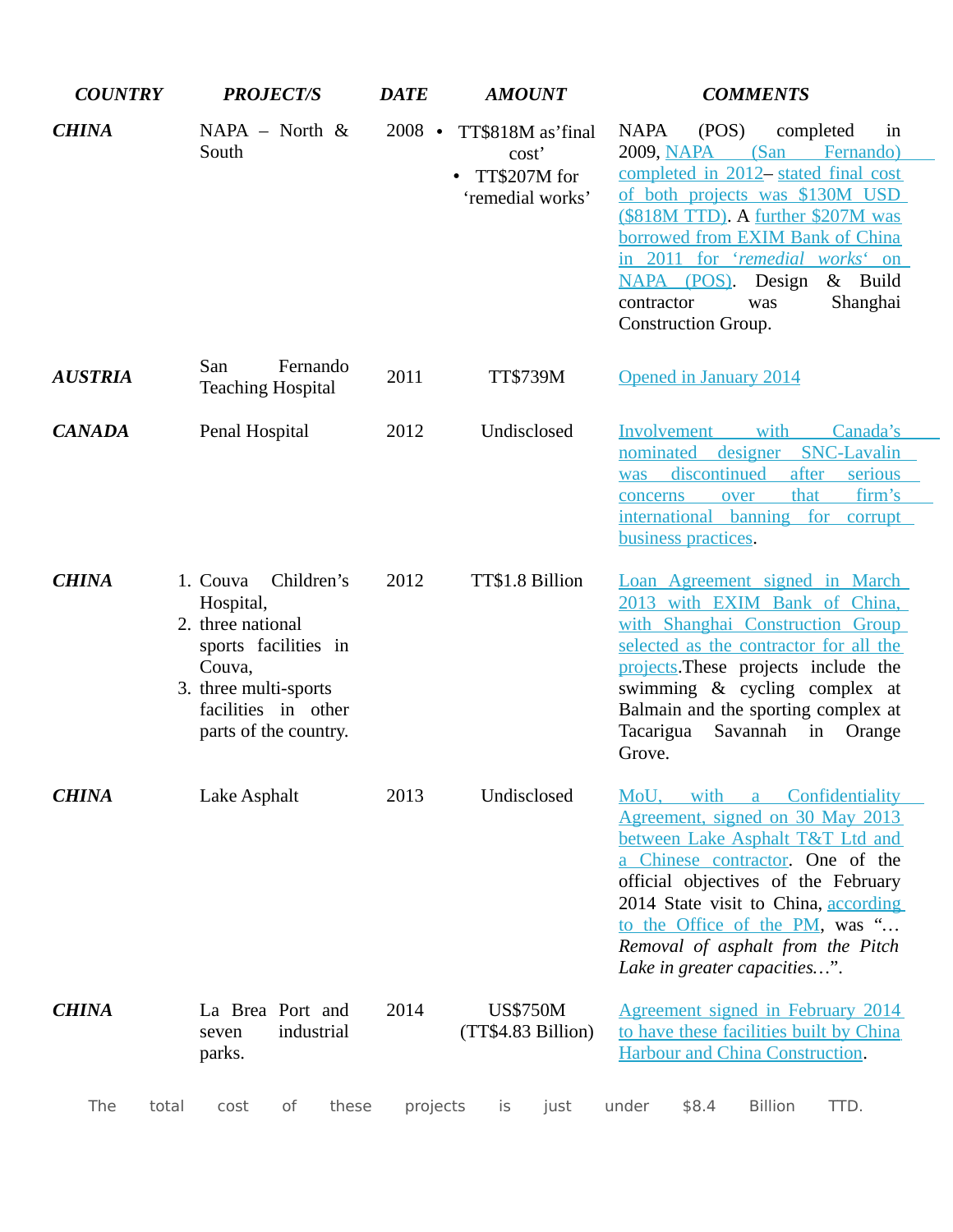That is the background, against which we must consider these further elements -

• Regional Strategy – As a leading nation within CARICOM, it is important for Trinidad & Tobago to give serious consideration to the role of the various bilateral G2G arrangements China is pursuing in our region and the implications of those arrangements on our aspirations for healthy regionalism. I have been reading the February 2013 Research Note by UWI's Dr. Annita Montoute – ['Caribbean-China Economic Relations: what are](http://afraraymond.files.wordpress.com/2014/04/344-684-1-sm.pdf) [the Implications?'](http://afraraymond.files.wordpress.com/2014/04/344-684-1-sm.pdf) The scope of Dr. Montoute's research and her findings are sobering – at pg 115 "…CARICOM Trade with China is on the increase;



however it is overwhelmingly in China's favour…". The regional issue is a serious one to which we must address our energies.

Trinidad & Tobago's Strategy - Now consider these [statements](http://www.newsday.co.tt/politics/0,147151.html) by then Finance Minister, Winston Dookeran, at the September 2011 ceremony to sign the \$207M TTD loan for NAPA (POS) 'remedial works' -

"...Dookeran said it was now imperative that  $TT$  deepens its ties with China…'In the first instance China has now emerged as a very significant player, especially in light of the recent tremors and uncertainties in the world economy,' he said. 'China…is now an economy that we will have to rely upon. It is in that context that it is very appropriate and timely for Trinidad and Tobago to start to intensify its relationship with China.'.."

Winston Dookeran is now Trinidad & Tobago's Minister of Foreign Affairs.

- The Uff Report The 42nd and 43rd recommendations of the [2010 Uff Report](http://www.jcc.org.tt/uffreport.pdf) deal directly with this issue -
- 42.The Government's policy on the use of foreign contractors and consultants for public construction projects should be transparent and open to review.
- 43.Local contractors and consultants who compete with foreign companies should be provided with the same or equivalent benefits as enjoyed by those foreign companies and should be protected from unfair competition through matters such as soft loans…

Uff was calling for the establishment of a national policy on this series of issues and the JCC has been requesting a consultation between government and stakeholders, so that a proper strategy can be developed in open collaboration. That would include labour, professionals, the State, the contracting sector and all the associated elements such as suppliers of building materials, financiers, skills training and so on. [The JCC wrote to the PM on this in April 2012,](http://www.jcc.org.tt/procurement/lettertoPM24-04-12.pdf) but to date there has been no response to our calls for those consultations in the national interest.

- NAPA, again The Minister of Culture, Dr. Lincoln Douglas, [told the Senate](http://www.ttparliament.org/hansards/hs20140408.pdf) on 8 April 2014 of the serious issues arising at NAPA (POS), with an estimated further \$100M being required for more repairs. It is not certain if the issues of disrepair are all due to inadequate maintenance, but it is unacceptable for such issues to have emerged for a structure less than 5 years old.
- Shanghai Construction Group Despite the bad record at NAPA, the selected contractor for the \$1.8 Billion